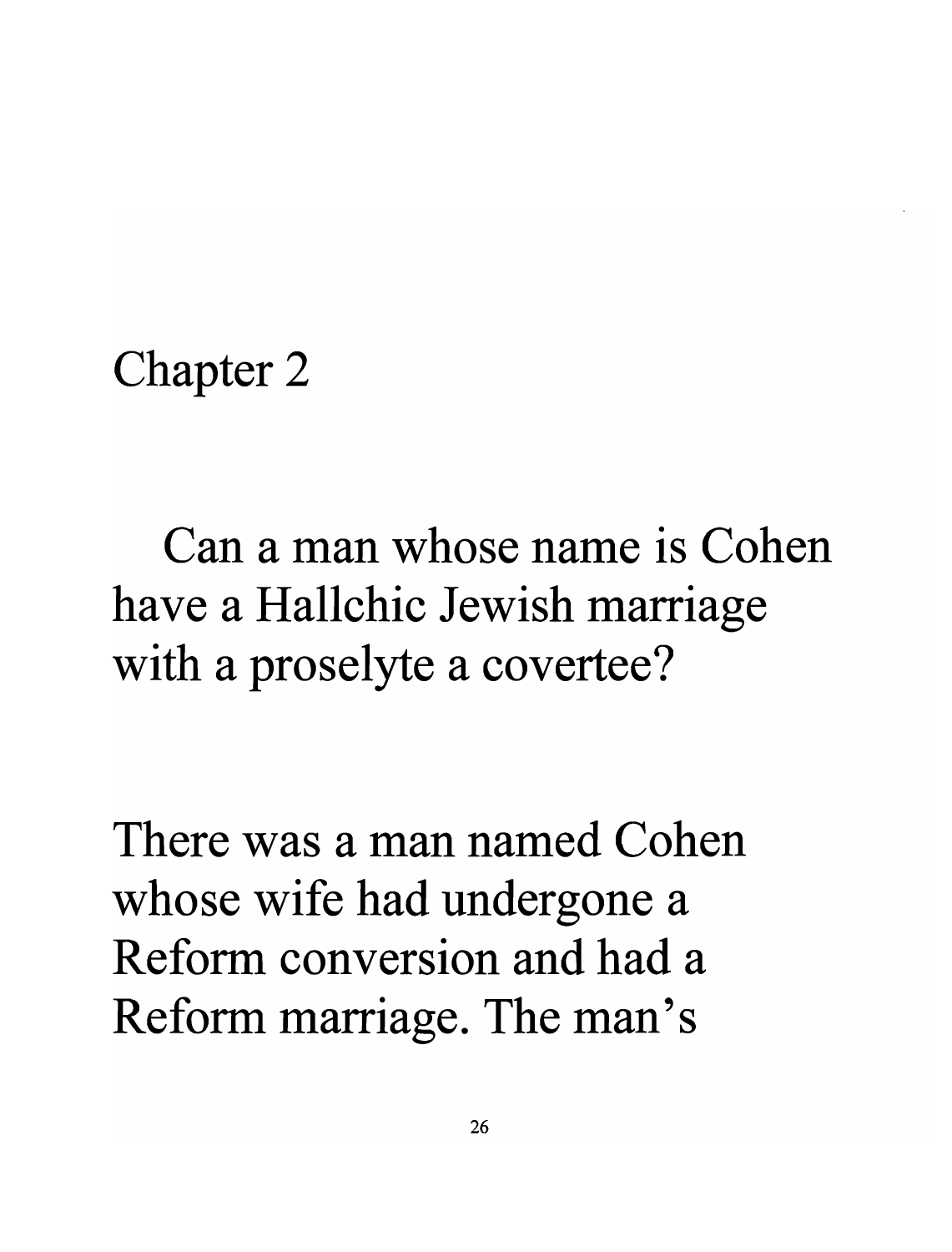parents threw him out of the house and disowned him. He approached me to help him out. A Kohen is not permitted to marry a proselyte.

I wanted to have an Orthodox conversion and rely on the decision of Rav Tzvi Hoffman in Melamed Lehoel who ruled in a similar circumstance in Germany 100 -125 years ago not to have an Hallachic marriage. According to Rambam Issure Biah 15:2 one is in violation of a forbidden relationship lav only if there exists an Hallachic marriage . When one lives absent a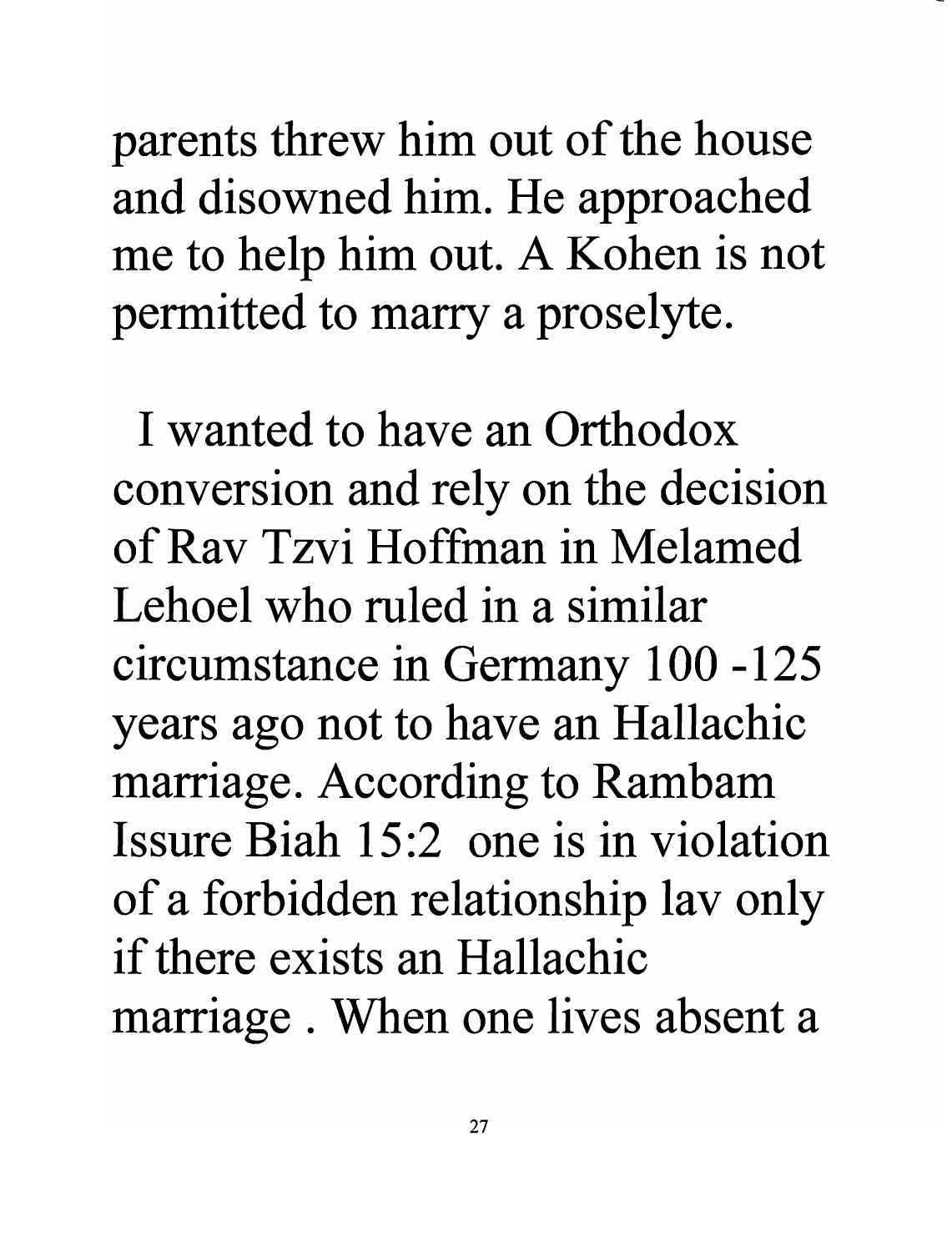Hallachic marriage there exists no violation.

I proposed my solution to Rav Moshe Feinstein. Rav Moshe Feinstein shot this solution down. True , there exists no violation according to Rambam Issrei Biah 15:2 . However Rambam explicitly forbids Pilegesh -Common Llaw Marriages. Rambam Isurei Biah 12:1 Aruch Hashulchon Even Hoaser chapter 26:1 -10. See my book 10 chapter 12 on the internet for a full discussion of position of Rambam and the whole question of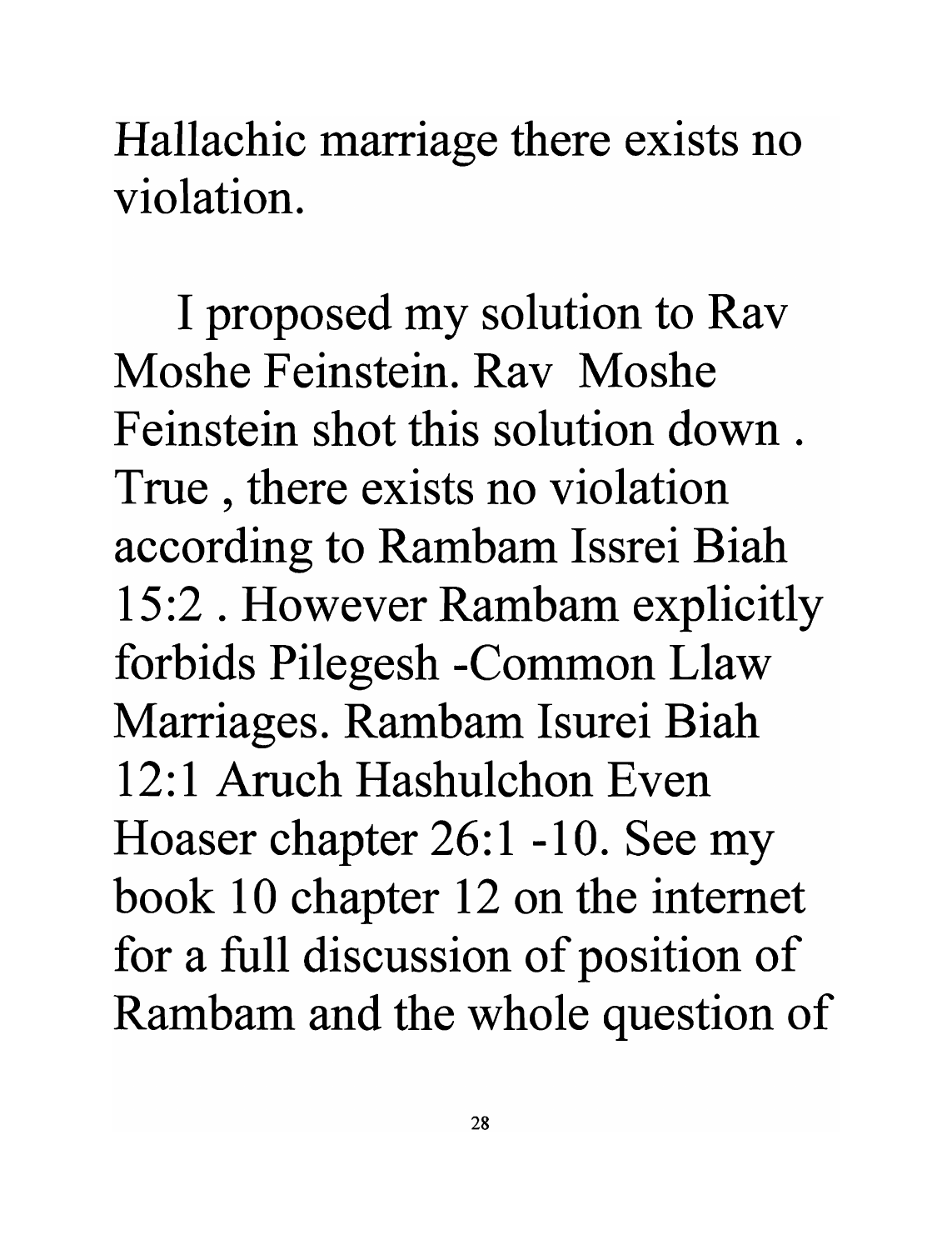Common Law marriages in Jewish law.

Rav Feinstein instead advised the following. How do we know this man is really a Kohen? His name is no proof. He or his father or grandfather could have adopted the name Cohen on Ellis Island when immigrants adopted new names. Just like Kohn became Kerry so too why can't Kerry became Cohen?

Rav Moshe Fenstein inquired if this man was observant? Was he a Sabbath observer? Did he attend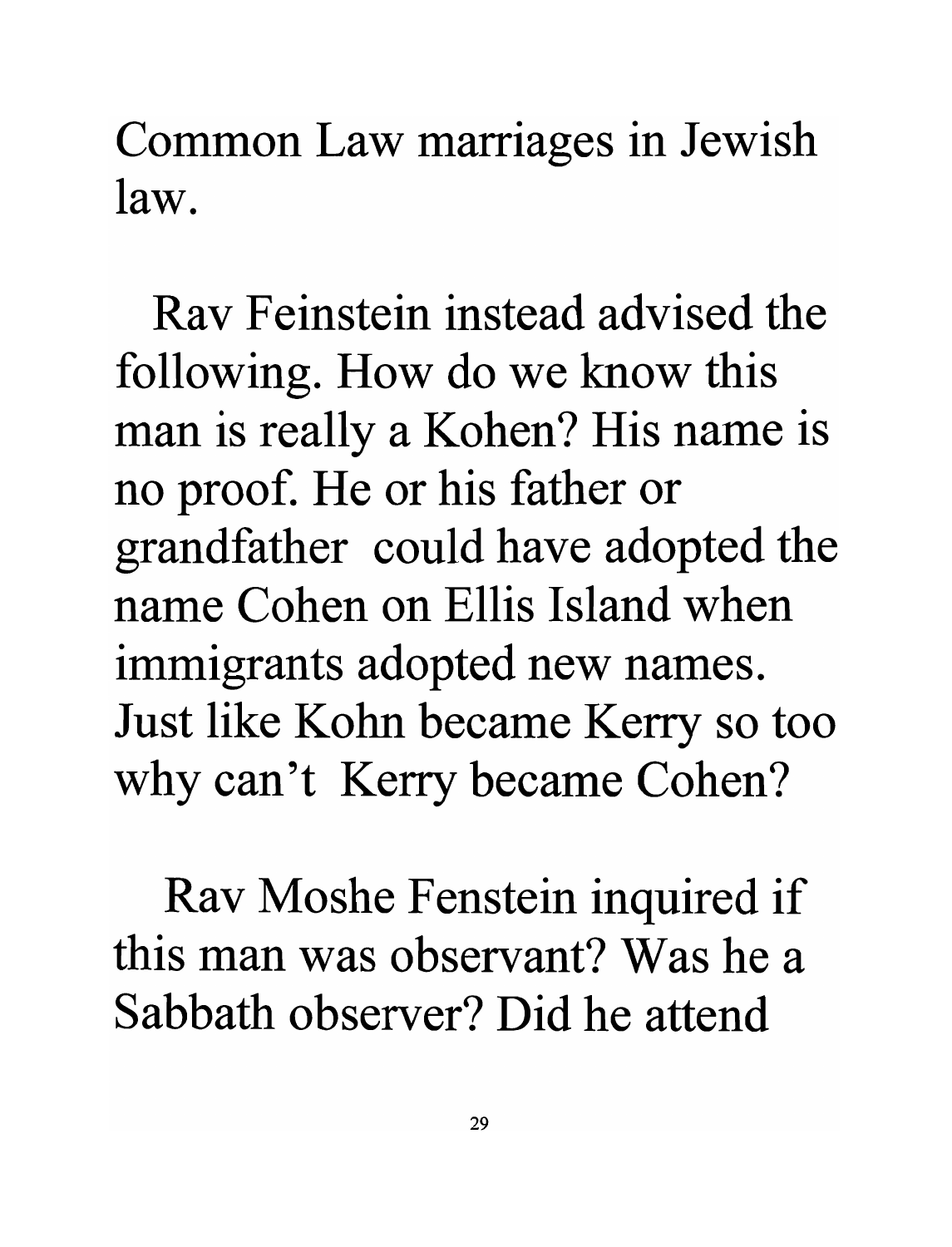synagogue?

My reply was no. Then Rav Moshe Feinstein inquired the same questions about his father. I replied that I would inquire.

The man repied "of course my father is religious. When he finishes work on a Friday night even after it is dark my father always has wine to make kiddush. If he has no wine he will go to a bar to purchase wine Friday night after all stores are closed. My father likewise never goes to synagogue. "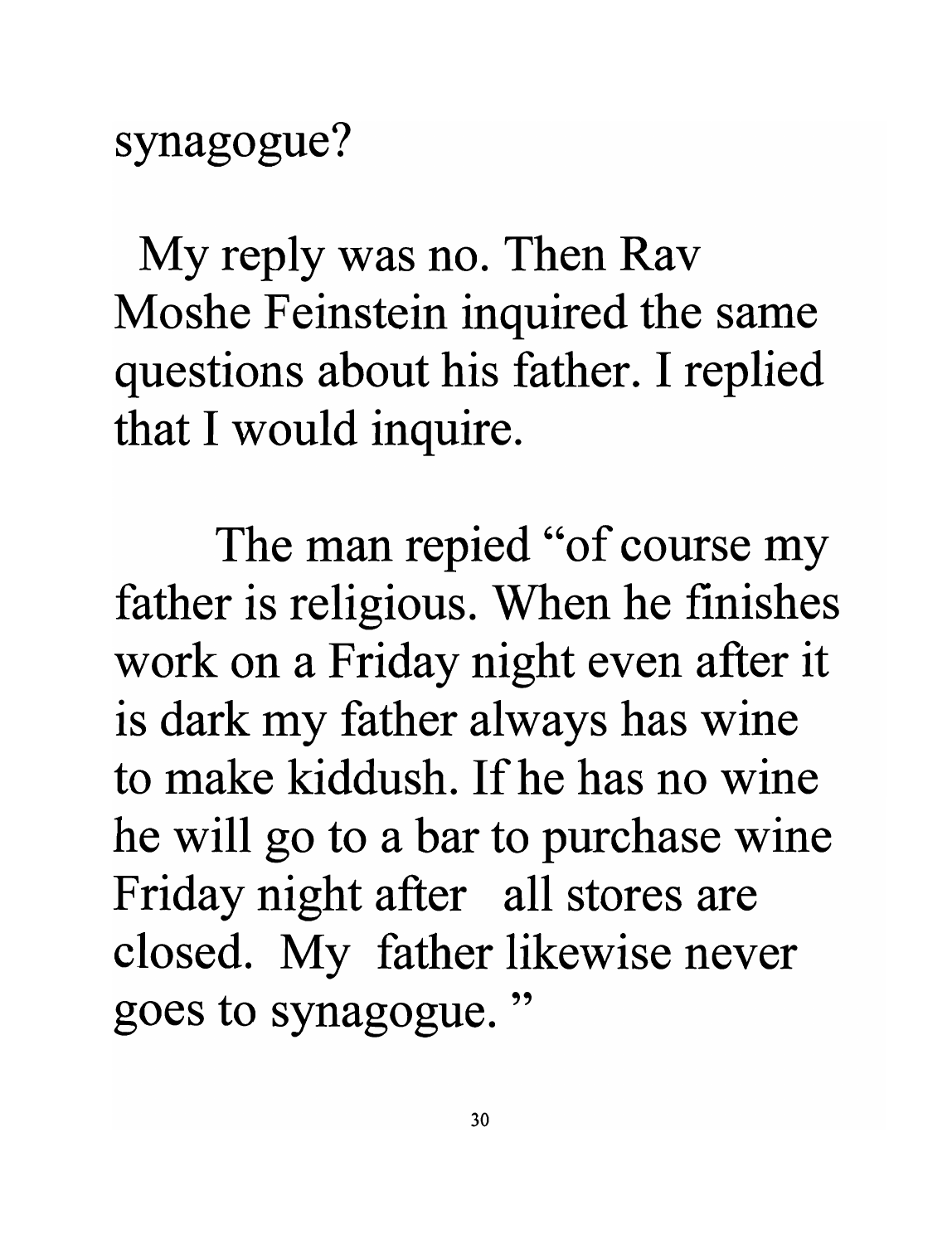When I presented this answer to Rav Moshe Feinstein he assured me that we found a solution. This man's father is not a Kohen and neither is he. In order to be a Kohen one must present evidence that he is a Kohen. Absent evidence by default he reverts back to the status of all Jews. He is an Isrelite not a Kohen. Only one who is a Shomer shabbos and attends synagogue or at least his father is a Shomer Shabbot-observes the Sabbath laws and attends synagogue will we assume that he is a Kohen.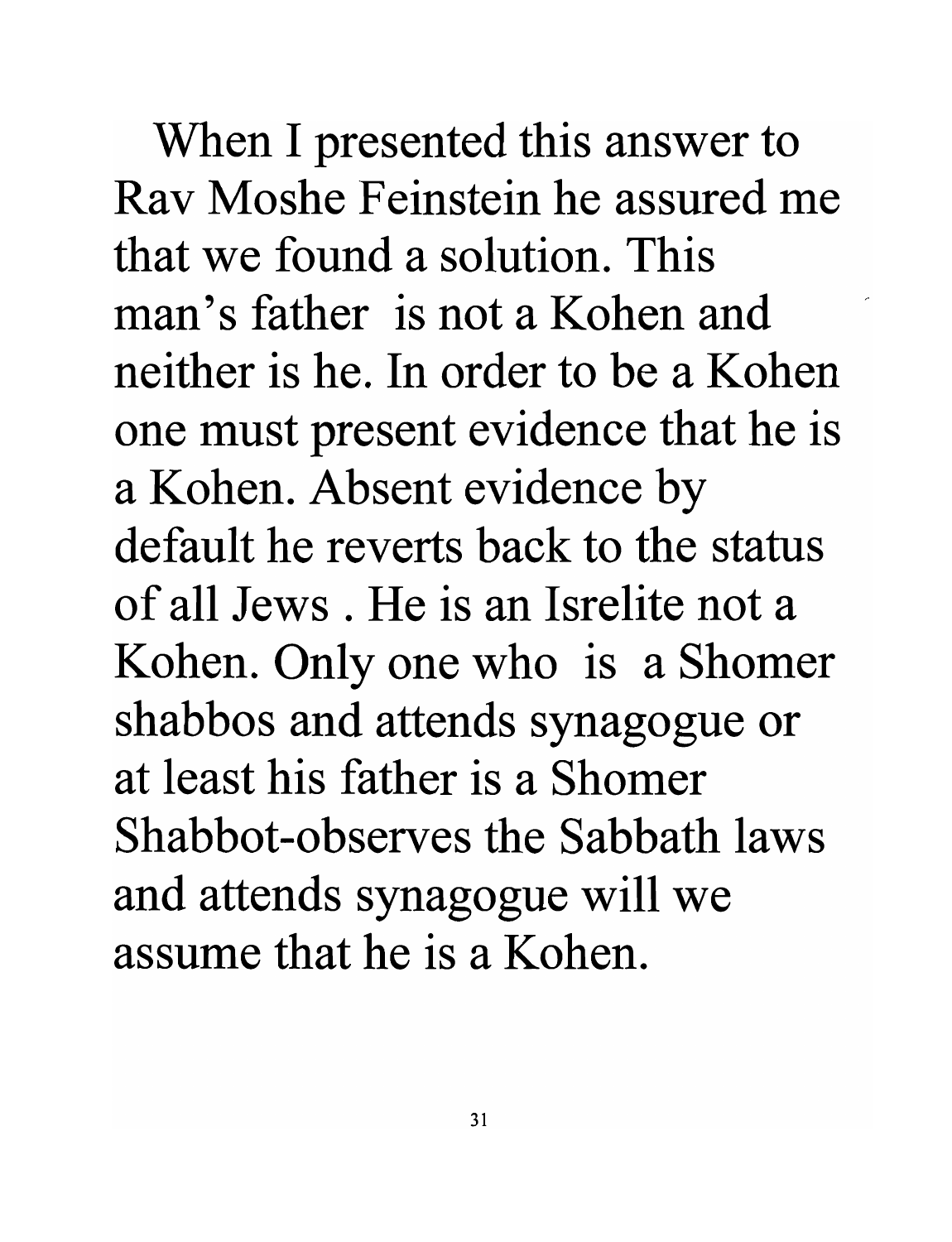In this case both him and his father did not attend synagogue, They never were given the first aliya . They never were presented with the honor of redeeming the first born male -pidyon haben. So there exists no circumstantial evidence of kohanei chazaka. In Talmudic days kohanim had pedigree documentation that they were from the seed of Aaron Kohanim. We no longer have such documentation as testimony. Today we rely only on circumstantial testimony that one is a kohen from what I previously wrote.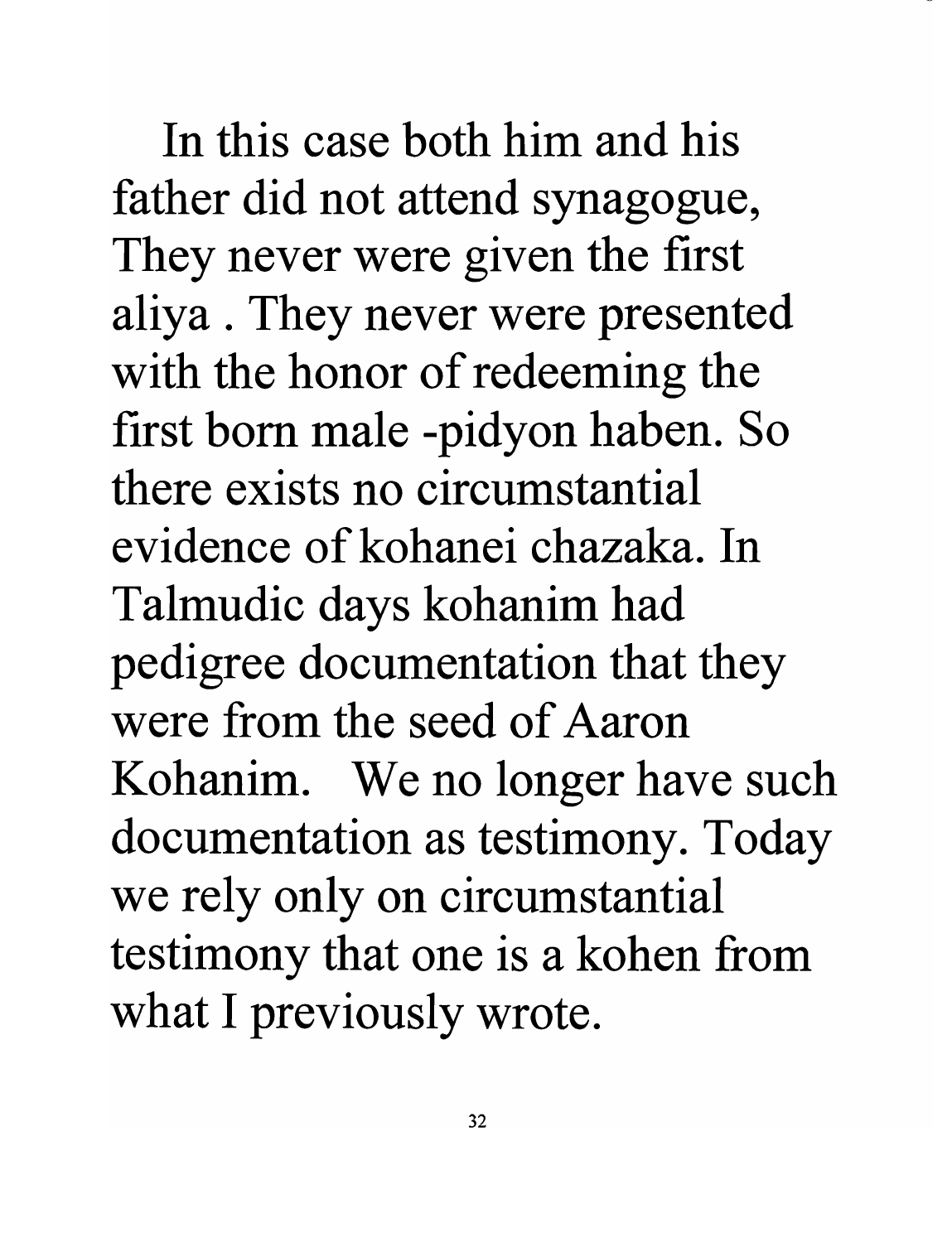Such presumption must be affirmatively alleged and substantiated by one practicing the religion as above described. Absent positive proof the default position is that the man is not a Kohen.

This strategy is similar to what Rav Moshe Feinstein alleged that one must prove that an Hallchic marriage occurred. Witnesses must testify before the Rabbinical court the precise Hebrew date and place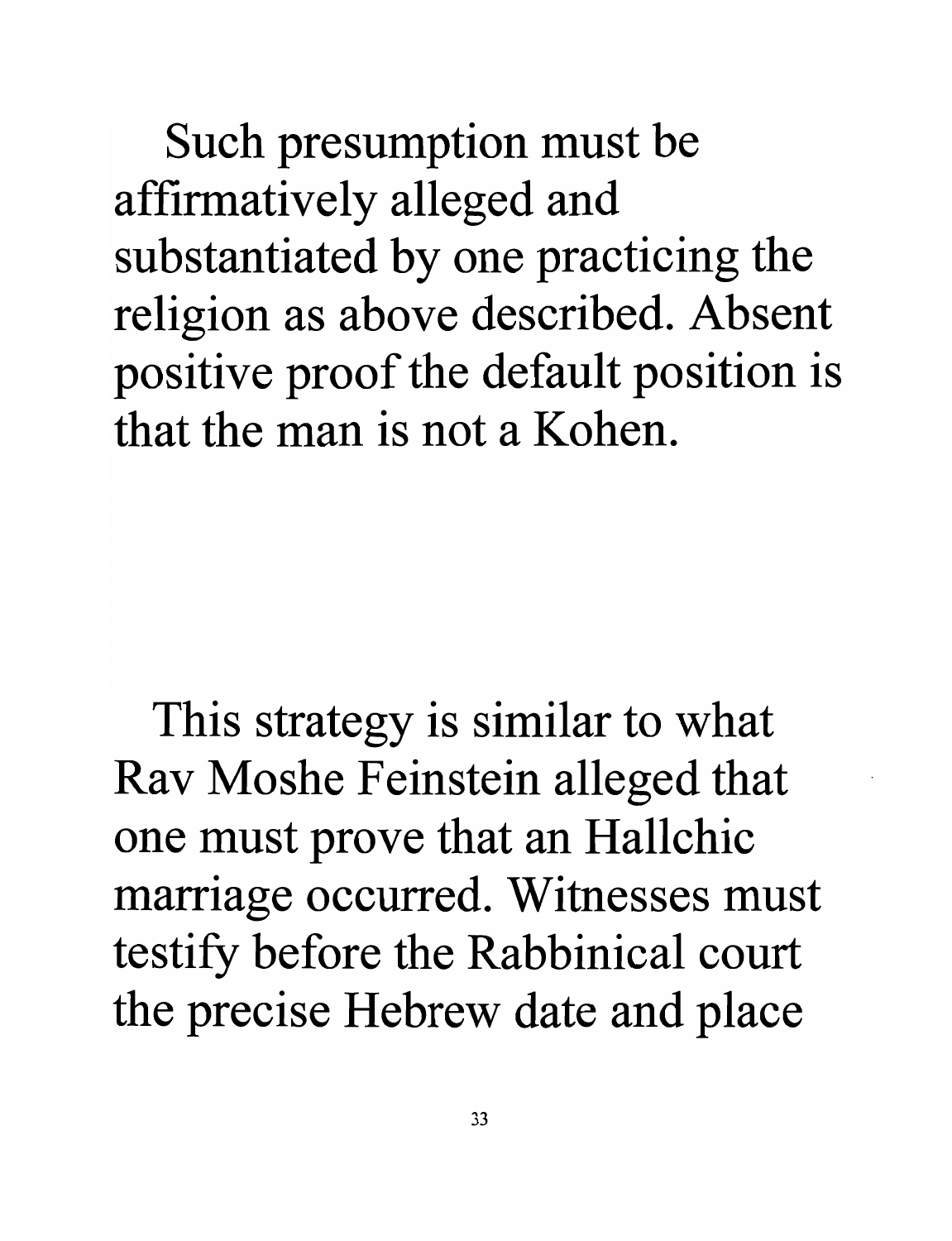where the Hallchic marriage occurred. If such testimony is absent by default there exists no Hallachic marriage. See my book 10 about annulments on the internet for a detailed explanation with all citations. See also my book 11 in Hebrew and book 12 volume 2 in English about annulments on the internet. god life jewish israel

agunah By moshe siselsender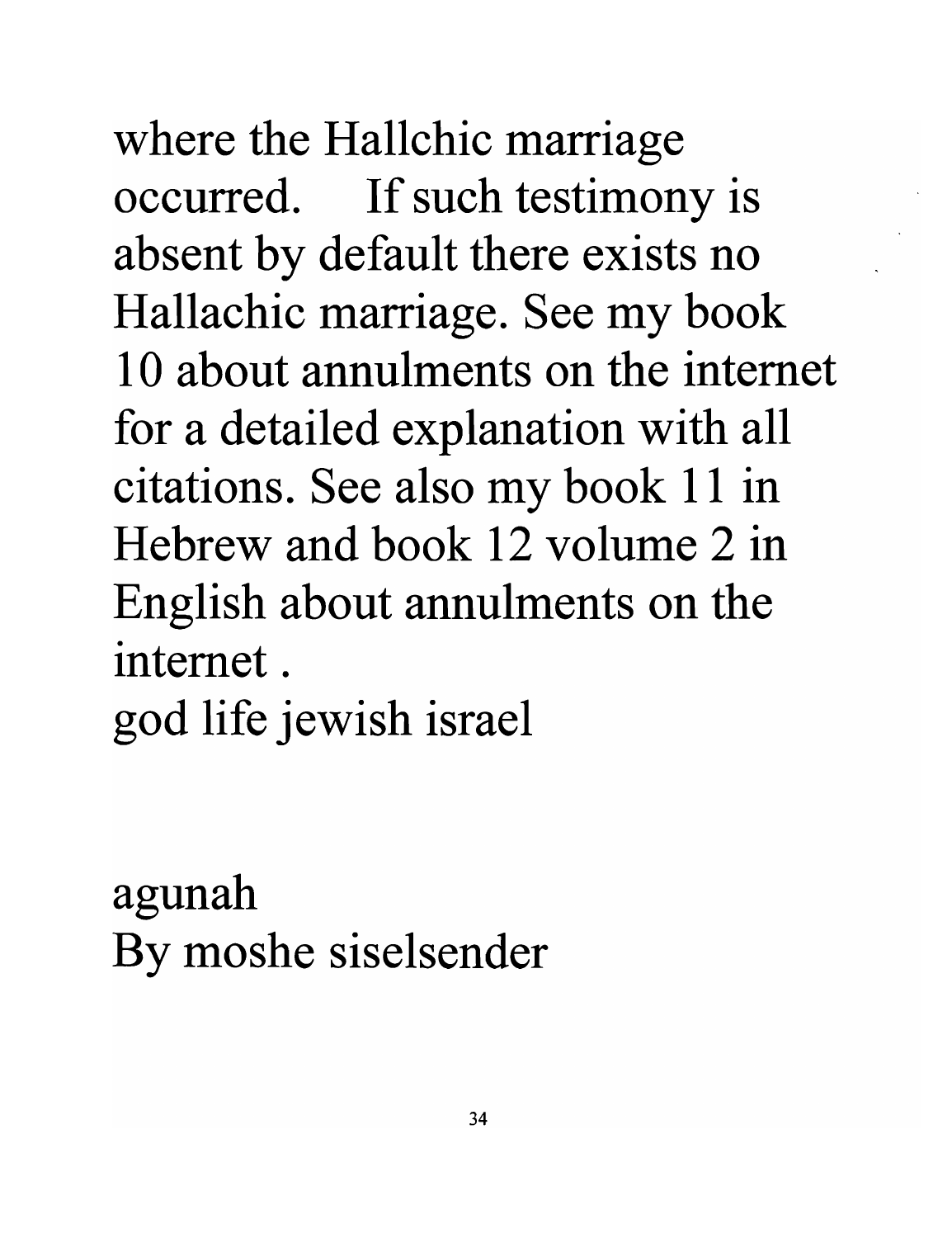Rav Mohe Feinstein advised to have this non Jewish woman immediately go to the Mikvah and have a conversion. Immediately after to have a Hallachic marriage .

Rav Moshe Feinstein advised to write on the conversion papers and on the ksubbah Kone not Cohen.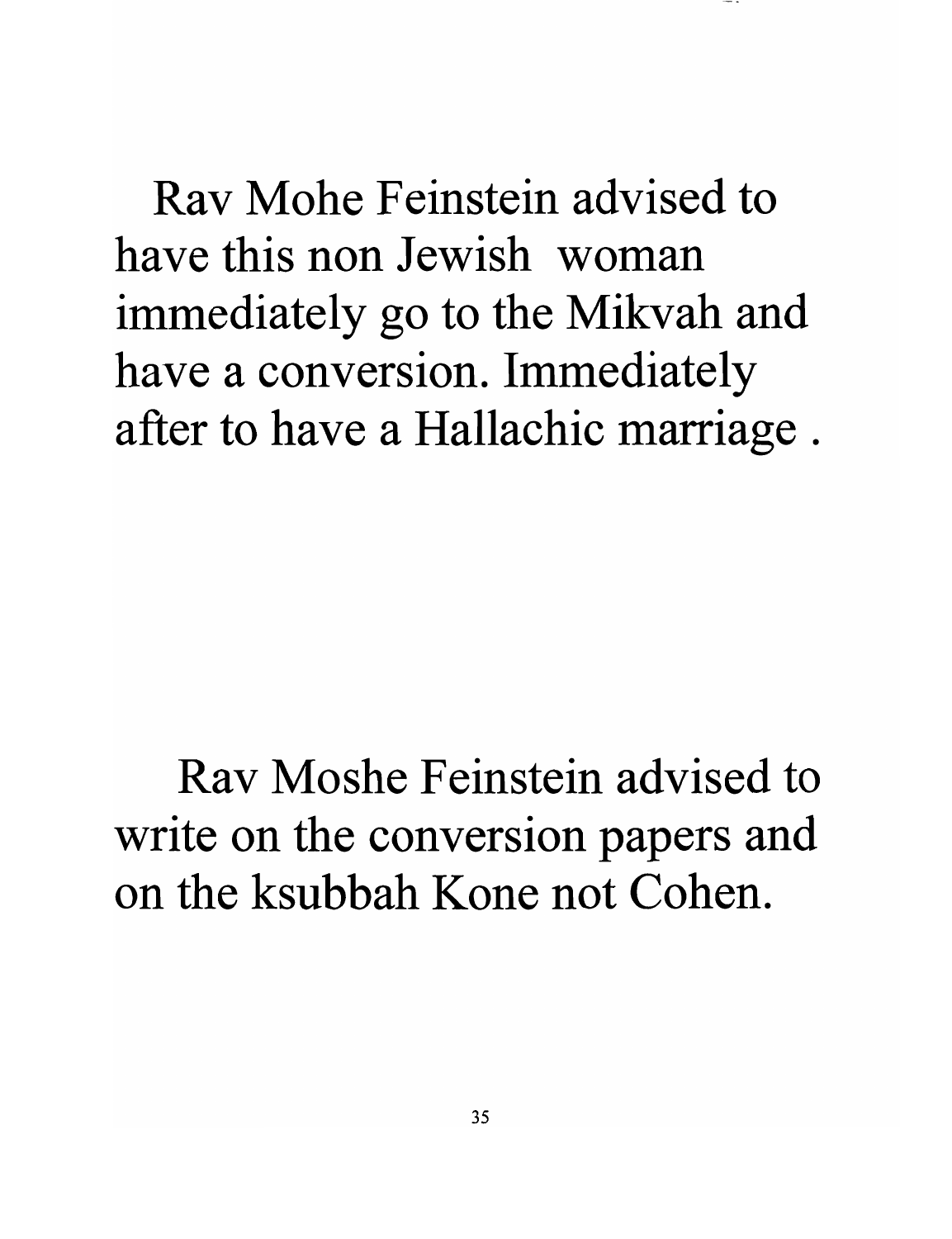Rav Moshe Feinstein opposed waiting any period of time as is done by many Orthodox Rabbis to test if the prospective convertee will observe Orthodox Jewish practice.

Rav Moshe Feinstein's reason was that this couple were living together as husband and wife. For a Jewish man to live with a woman not Jewis is a Biblical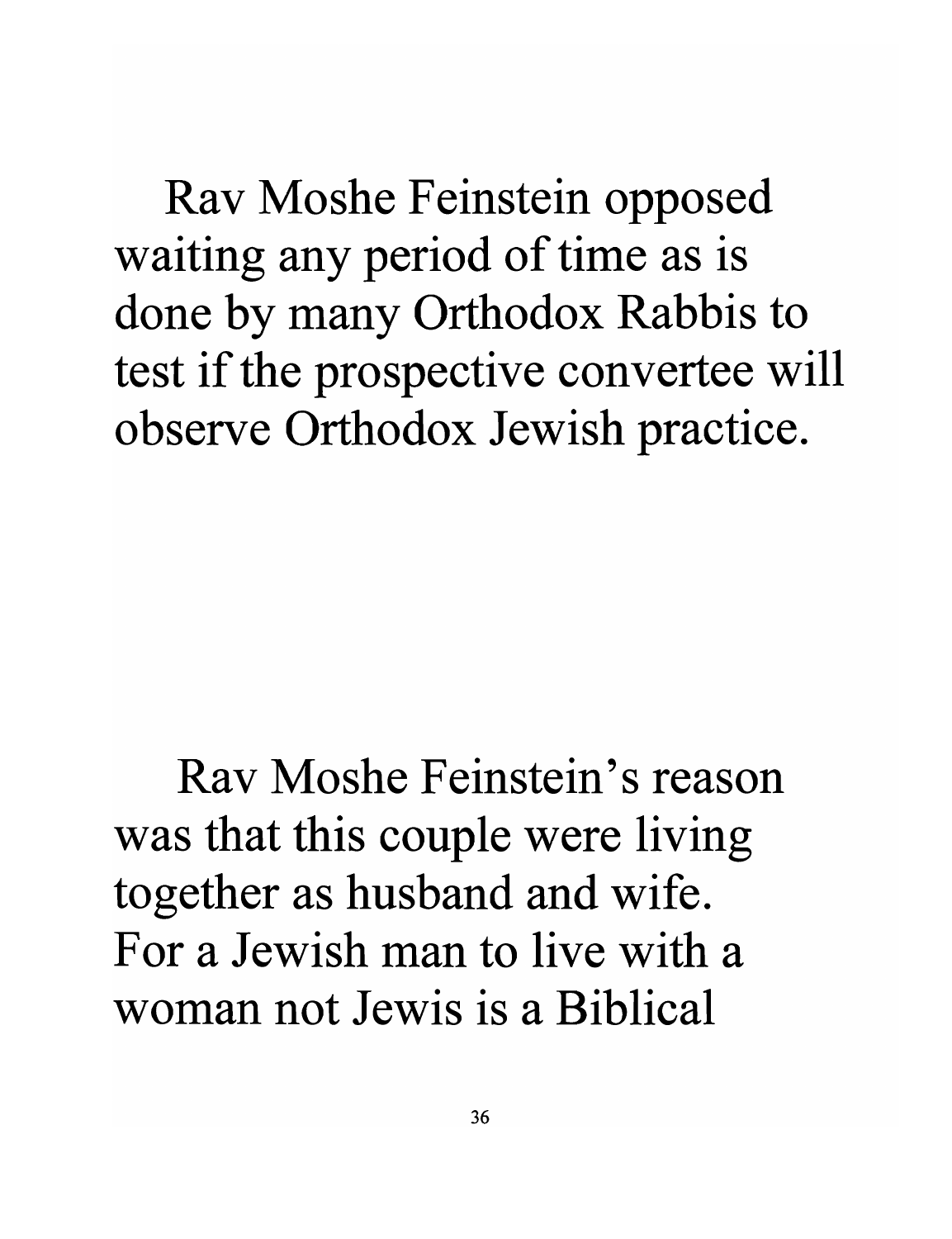violation according to Rambam. Issure Biah 12.

According to Bach on Tur Even Hoaser chapter 16 : 1 it is a Rabbinical violation. Aruch Hashulchon Even Hoaser 16:2 writes if one has a common law marriage with a non Jewish partner there exists a Biblical violation even according to Tur. Once they are married there will be no violation. The couple are instructed to observe thaharot hamishpocho for the woman to go to the mikvah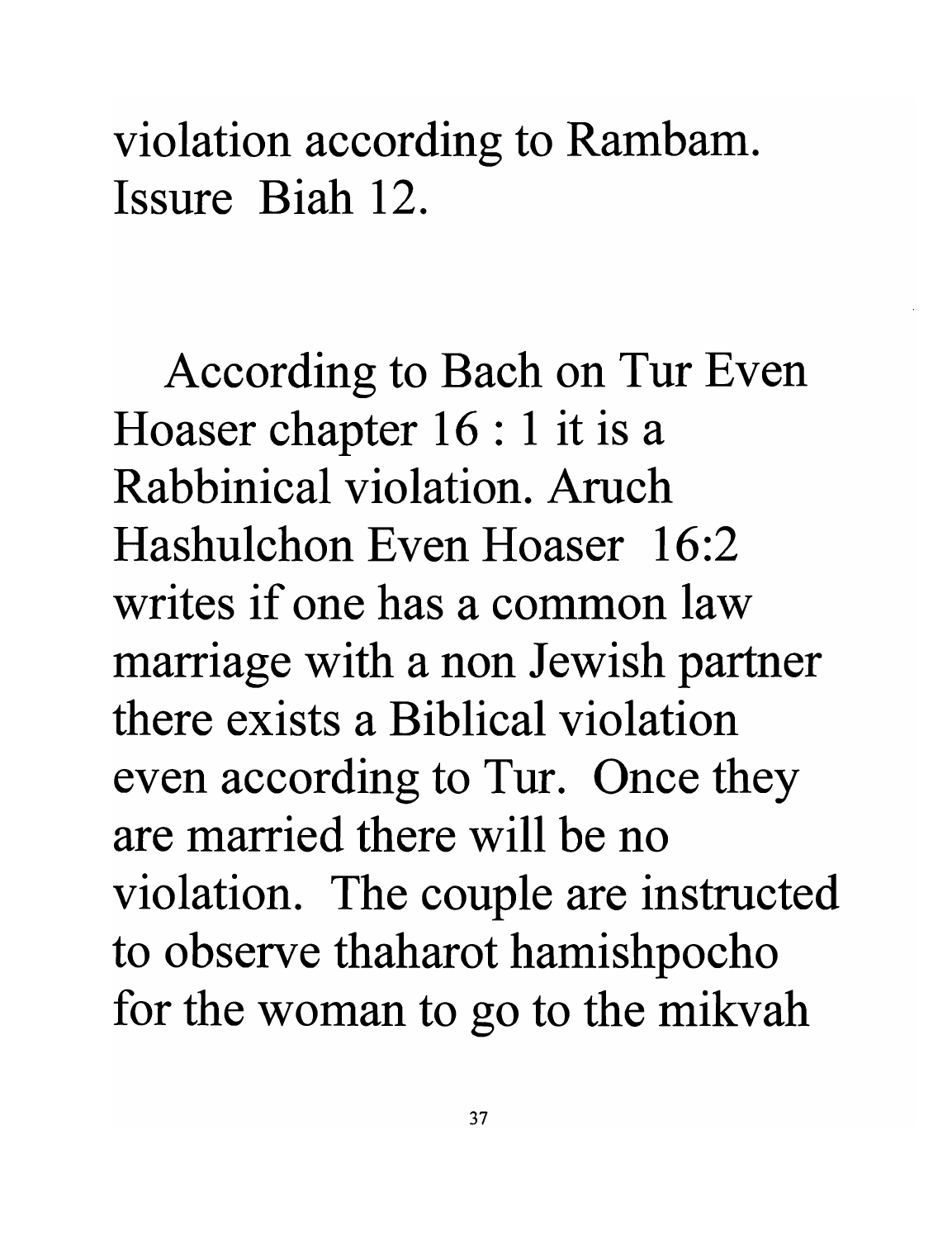12 days following her having a period.

True, we do not know if they will observe taharot hamishpocho . But we rectify what is with in our power. The man after the woman's conversion And Hallahic marriage are not in violation what is glaringly apparent. If the couple will observe the laws of niddah family purity laws or not is not apparent. Nor is it within our control. Even if they do not observe the conversion is valid. The woman is deemed a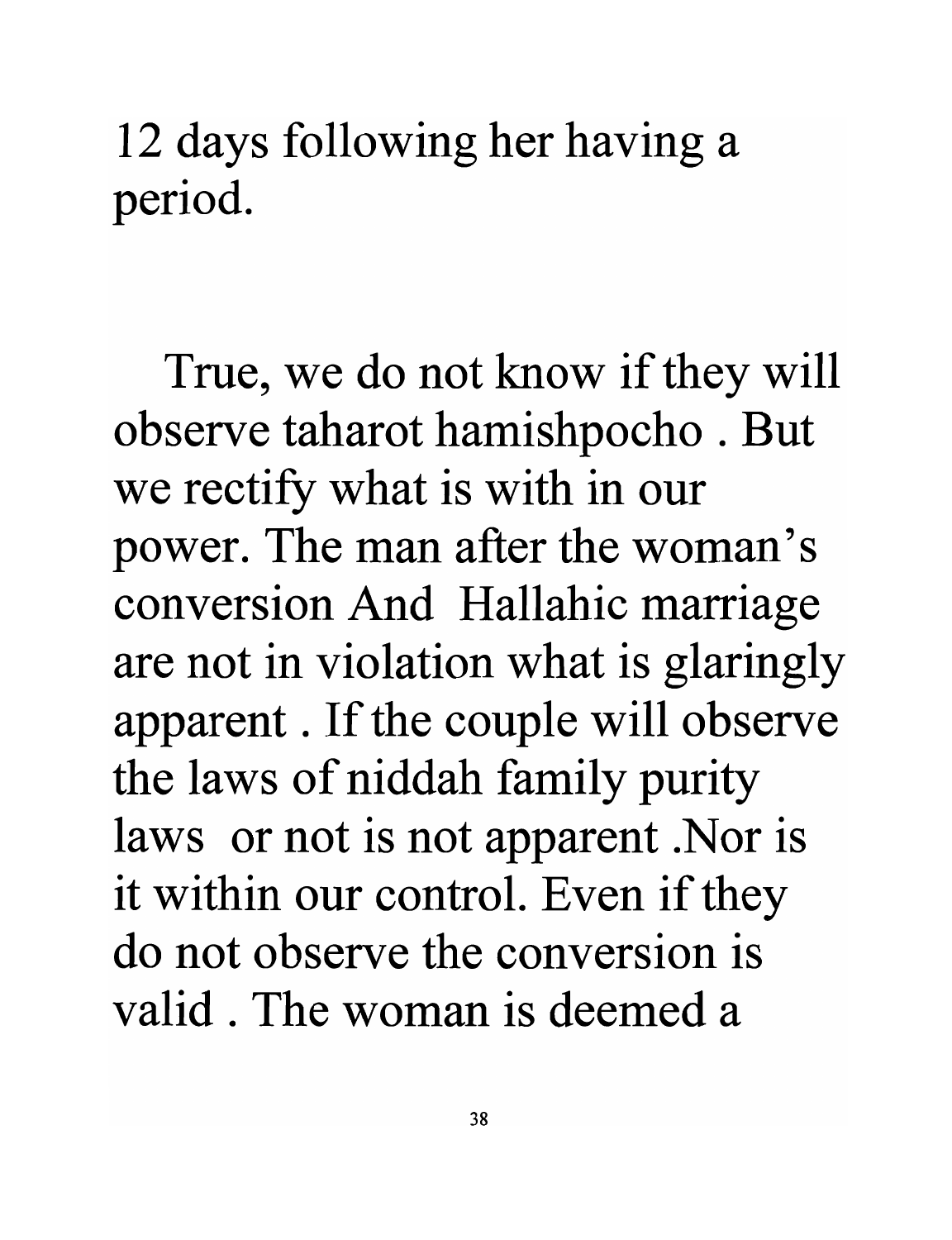Jewess who fails to observe. See Aruch Hashulchon Y oreh Dahoh. 268:8. Rambam Isyrei Biah 13:14- 17 cites evidence for above ruling that the non observant convert or convertee are deemed Jewish from two instances in the Bible. Both Samson's wife Dalia and King Solomon's wife the Egyptian princess following their conversion ceased to observe Jewish law. The Talmud cites both instances as evidence that once they become Jewish their non observance later has no effect. Rambam Isurei Biah 13:14-17 However at the time of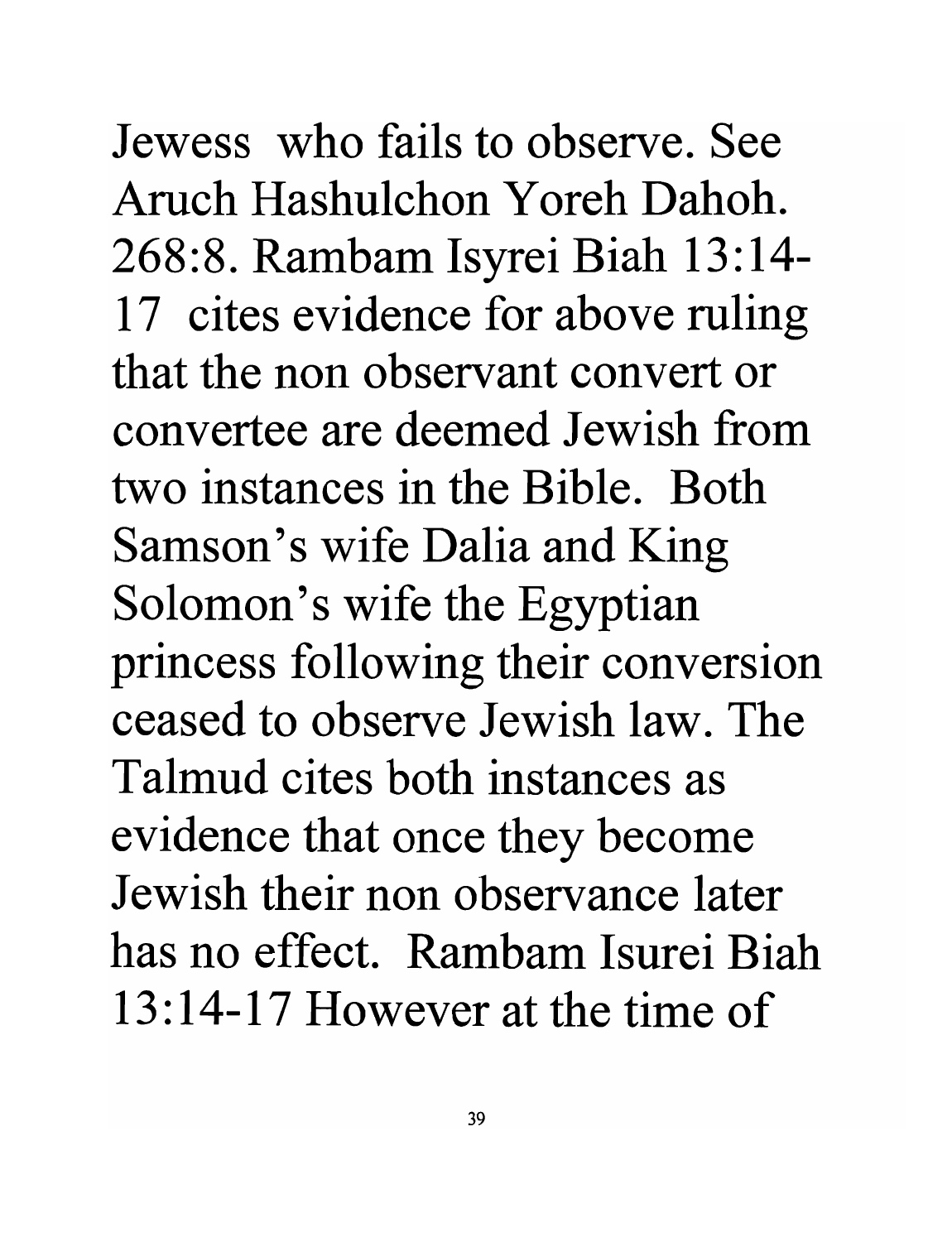conversion they must not take exception to any law that they will not observe. Once they accept to observe 100 % what they later do has no effect. We are not mind readers nor do we possess a divining ball and know the future . We grant every one the benefit of the doubt that they will observe.

They are shoggegin not wilful. One who does not know what the law is is considered Shoggeg not wilful. One who does not know or was not raised Orthodox Jewish is considered tinak shenishbah bain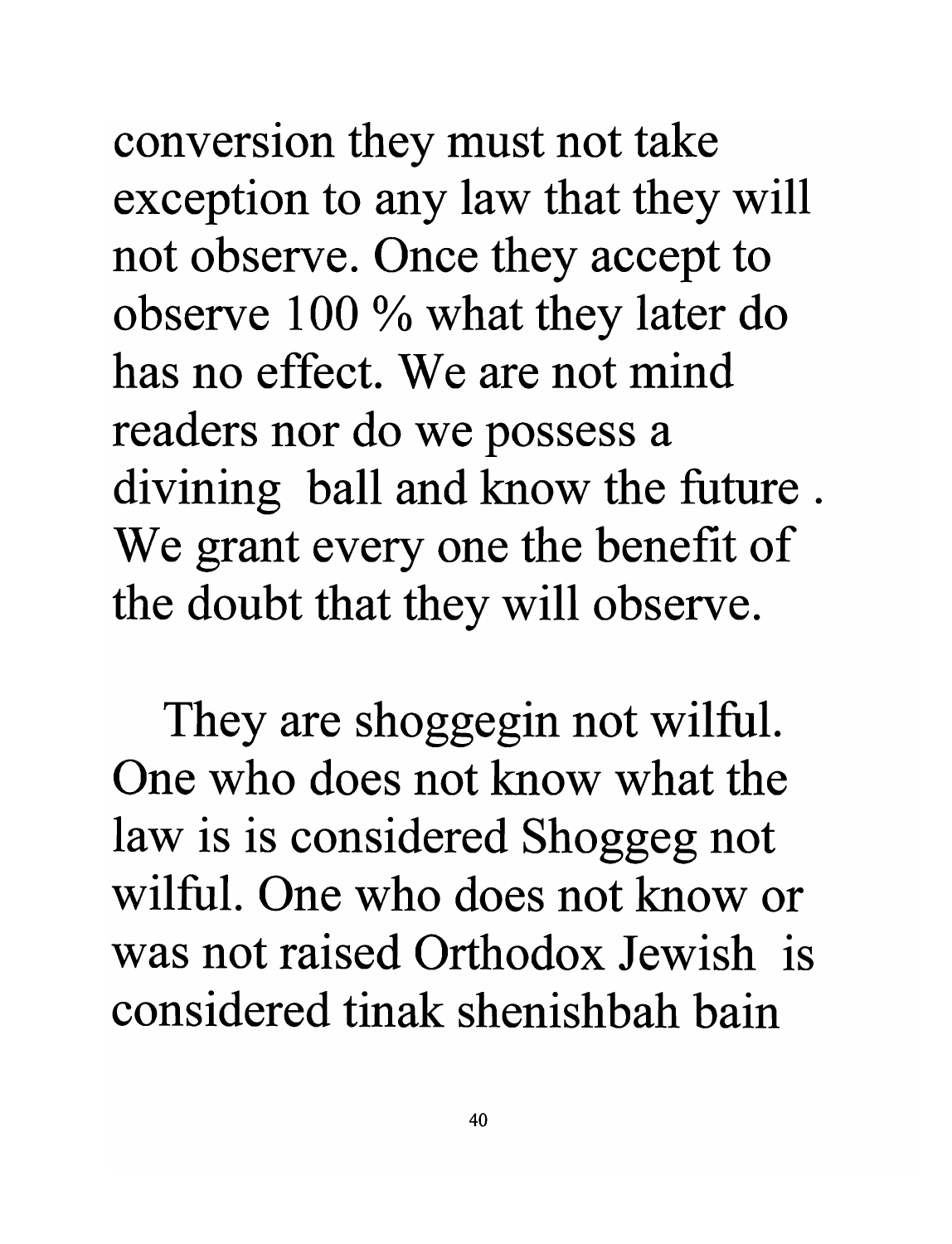hoakum. Their violation carries no punishment from heaven . Rambam Mamrim chapter 3:3. Aruch Hashulchon Even Hoeser 13:29.

In addition the woman was pregnant. Her child when born will be considered Jewish. See Aruch Hashulchon Yoreh Dayoh 268:11; 267:85.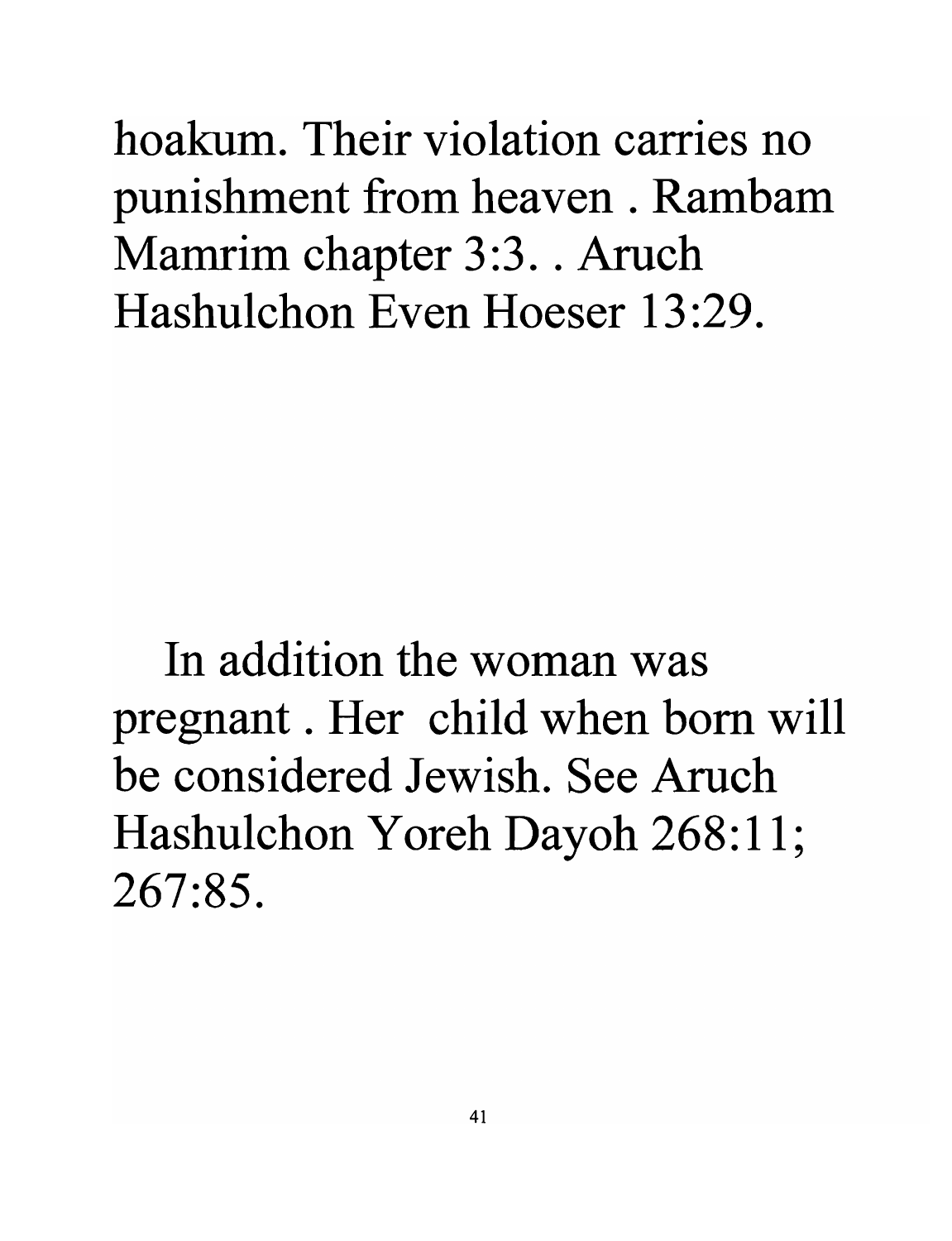Because the couple do not observe certain laws **is** no excuse that they should not observe what they agree to observe . See Rambam Nesias Kapayim 15:6 " We do not tell one who is not observant observe nothing since you are not observant."

This is the attitude that Orthodox Rabbis must adopt. Making hallachik Judaism user friendly using the available loopholes and not driving Jews to the Reform Conservatives or to join the church-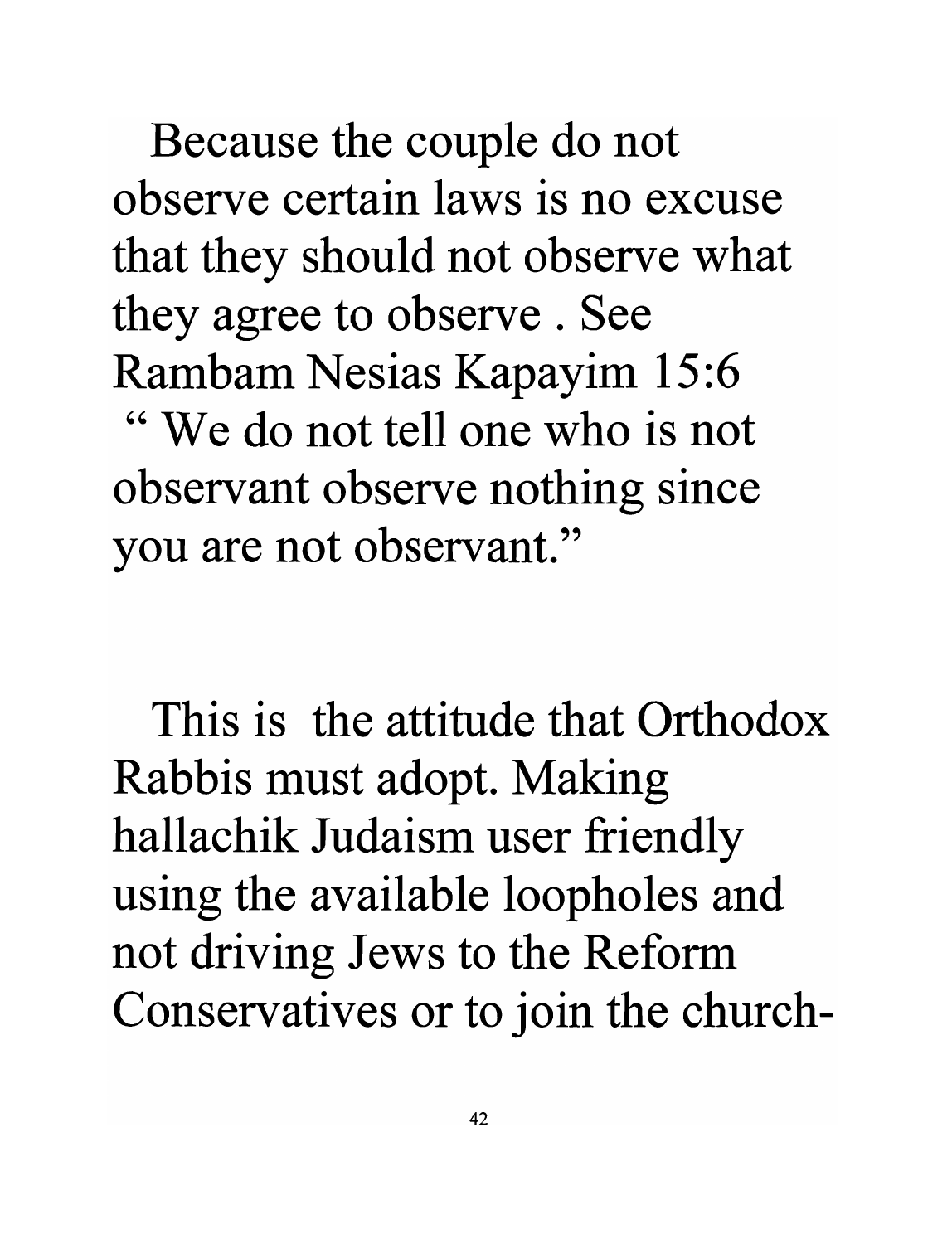all in the name of religion - using the Chumrah of the week -strict observance divorced from Halalcha Jewish law. One must possesses common sense . One is forbidden to rule on any part of Jewish law if one does not possess common sense.

Rav Piekarski's famous words "beware of the Orthodox ignoramuses . Orthodox ignoramuses will bury Judaism. Not Reform or Conservatives , but Orthodox ignoramuses."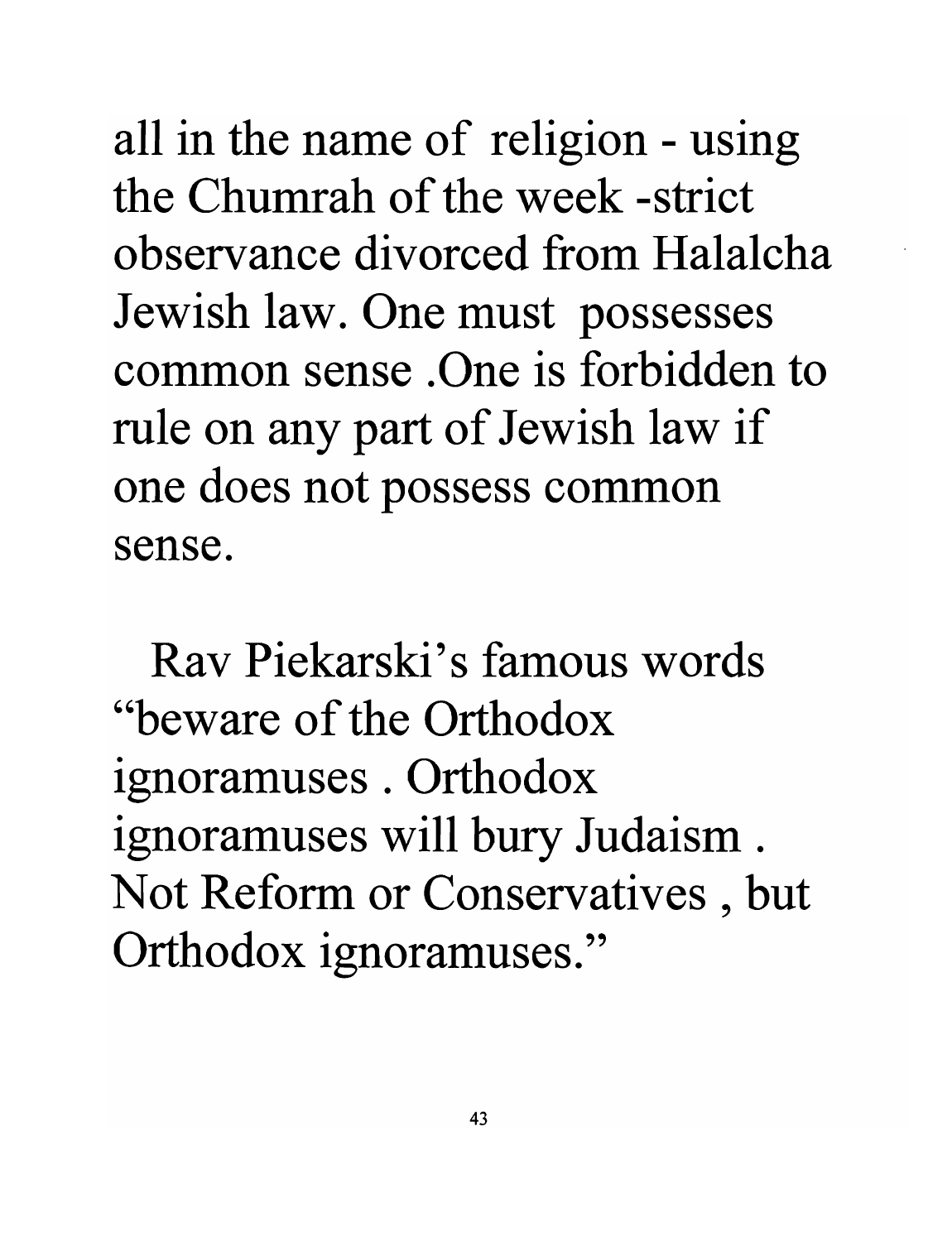Another facet another face another side of the same ignorance clothed in the garments of religion is the following:

A young man age 38 abandoned his wife and children for a young non Jewish woman. The man gave his Jewish wife a Get a Jewish divorce. The civil court approved the terms of property settlement and child support and has approved a civil divorce. The final decree has not been mailed because of a back log in the court system.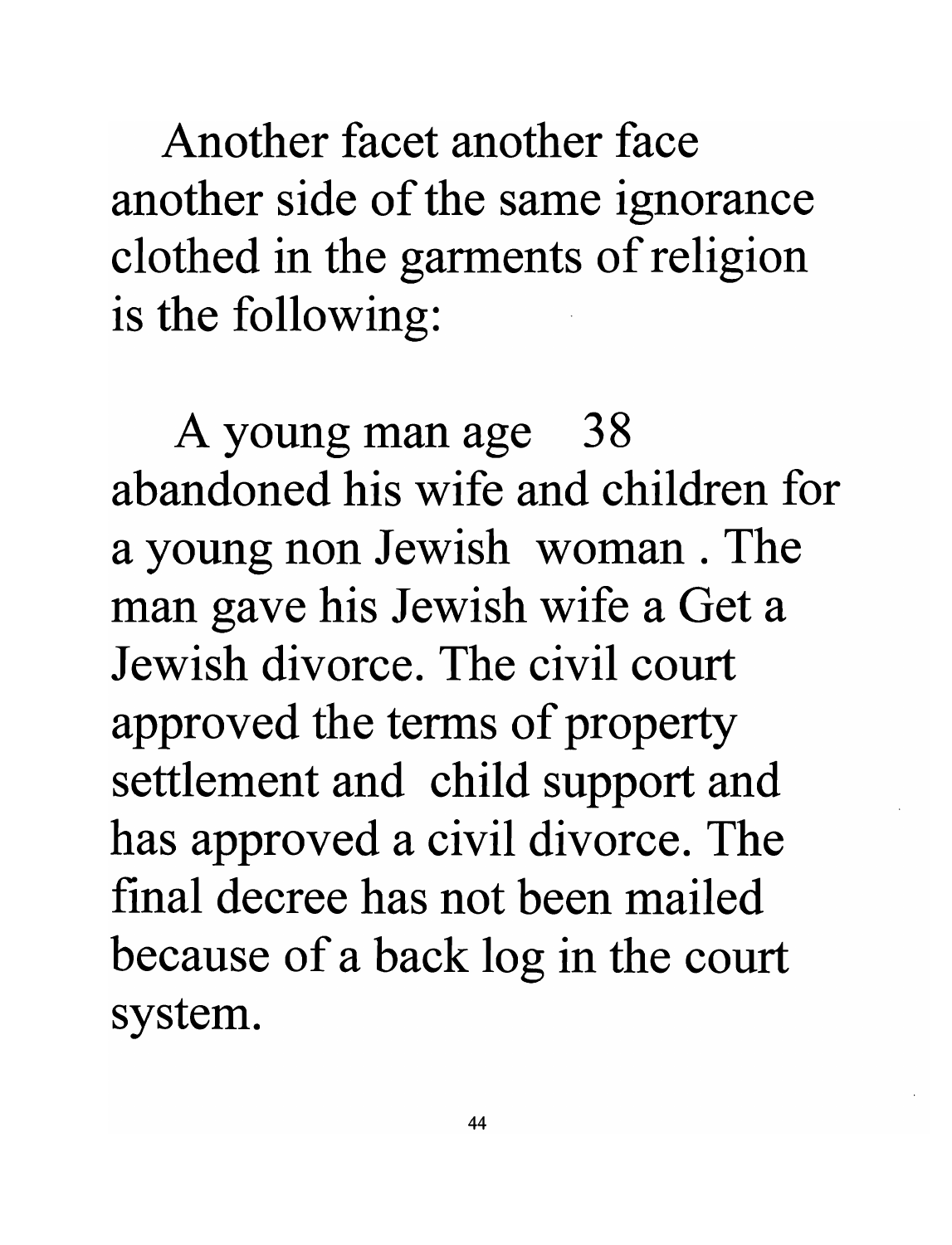The young man presently is living with his non Jewish girl friend whom he plans to wed once she converts with an Orthodox Jewish conversion and the final divorce decree comes through.

However , his x wife is suing him in court to prevent him from seeing his children since he is not married and this is against Jewish law to have a common law marriage .

To add to his difficulties his father is apposed to the relationship even if the girl converts. He has not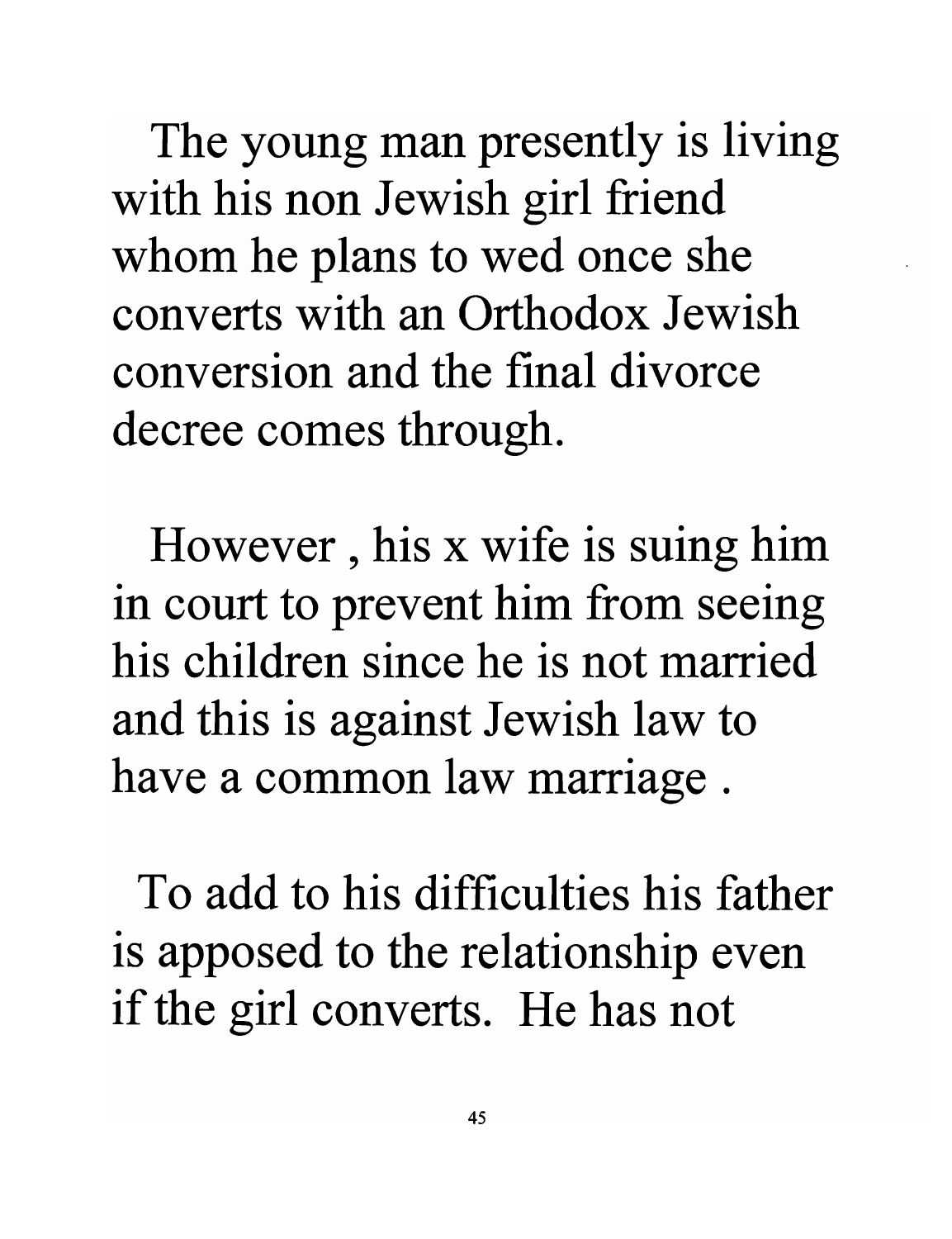spoken to his father for over a year. His father contacted the synagogue where he prays to have him thrown out. The synagogue complied.

When I contacted the father and explained that if he maintains his attitude he will lose his son . His son will marry the girl regardless if he approves or not. The father began to scream at me and threatened me .

He held me for half an hour on the phone listing the sins of his son.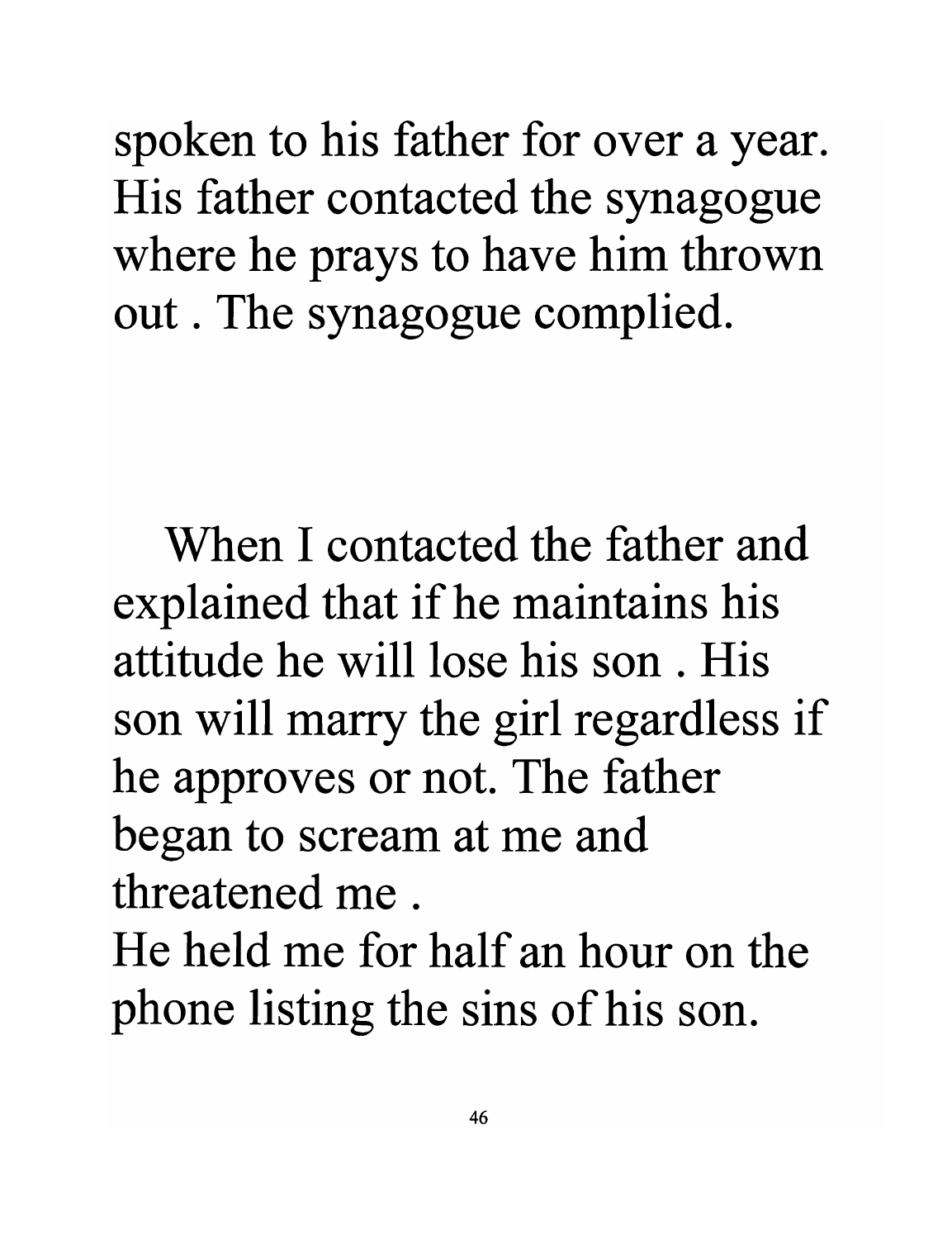The greatest sin is that the son refuses to listen to him. He told me that he no longer considers his son as family. He has disowned him.

I pointed out that his son was an adult and had a right to lead his own life with out interference. For that I received another threat if I helped his son. He told me that he would make life miserable for his son until he bowed down and accepted his rule and dictates.

I was foolish that I gave his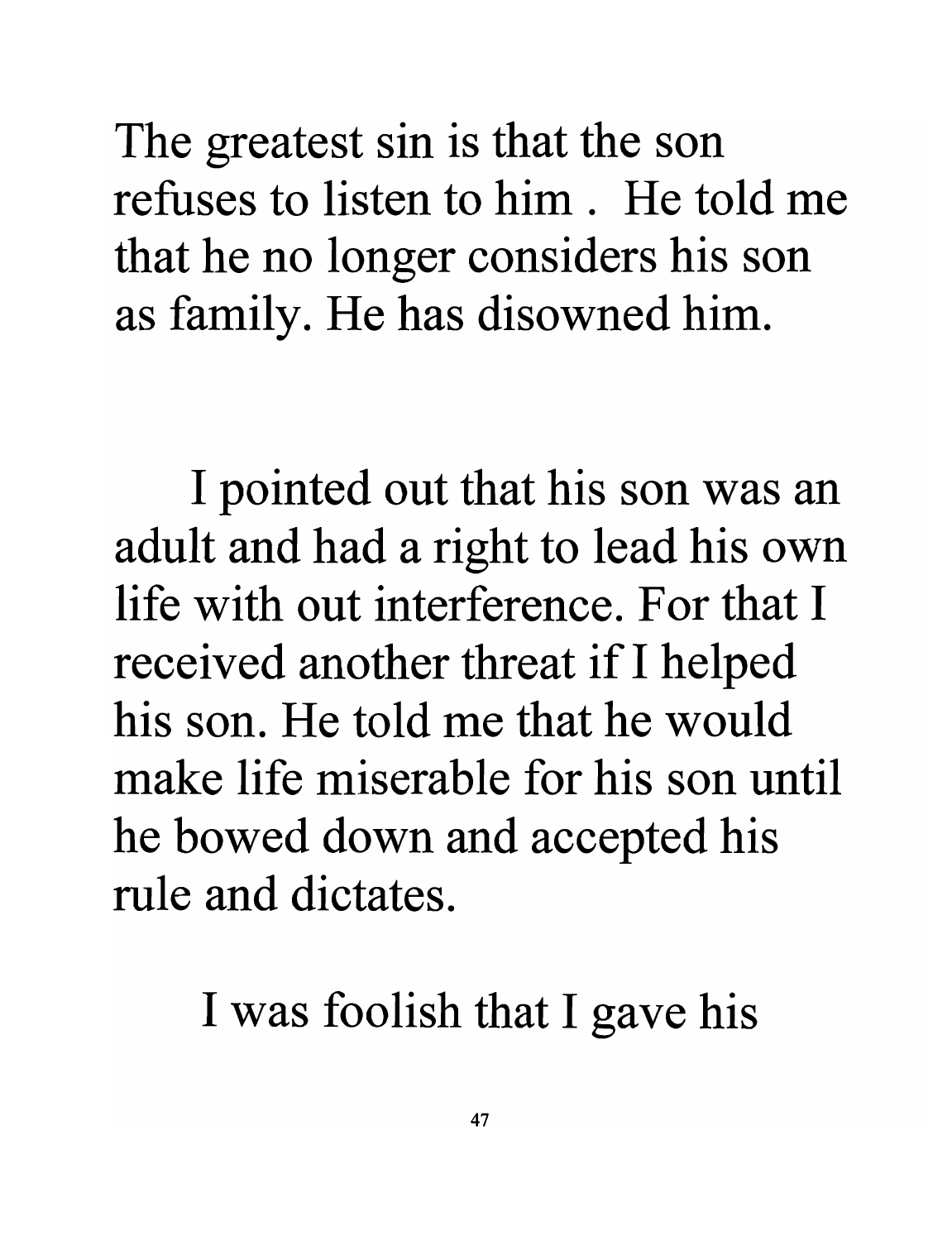father the benefit of the doubt that he was rational. I should have proceeded and help the son with out provoking a hornet's nest. When the son explained to me how his father is totally indifferent and instead of helping him is harming him in every way possible, I should have taken the son's word and leave the father alone. However, we learn from our mistakes. I wanted to improve the situation. And I performed a great service. I finally confronted the father and put him in his place. Perhaps he will get his senses back after one two three